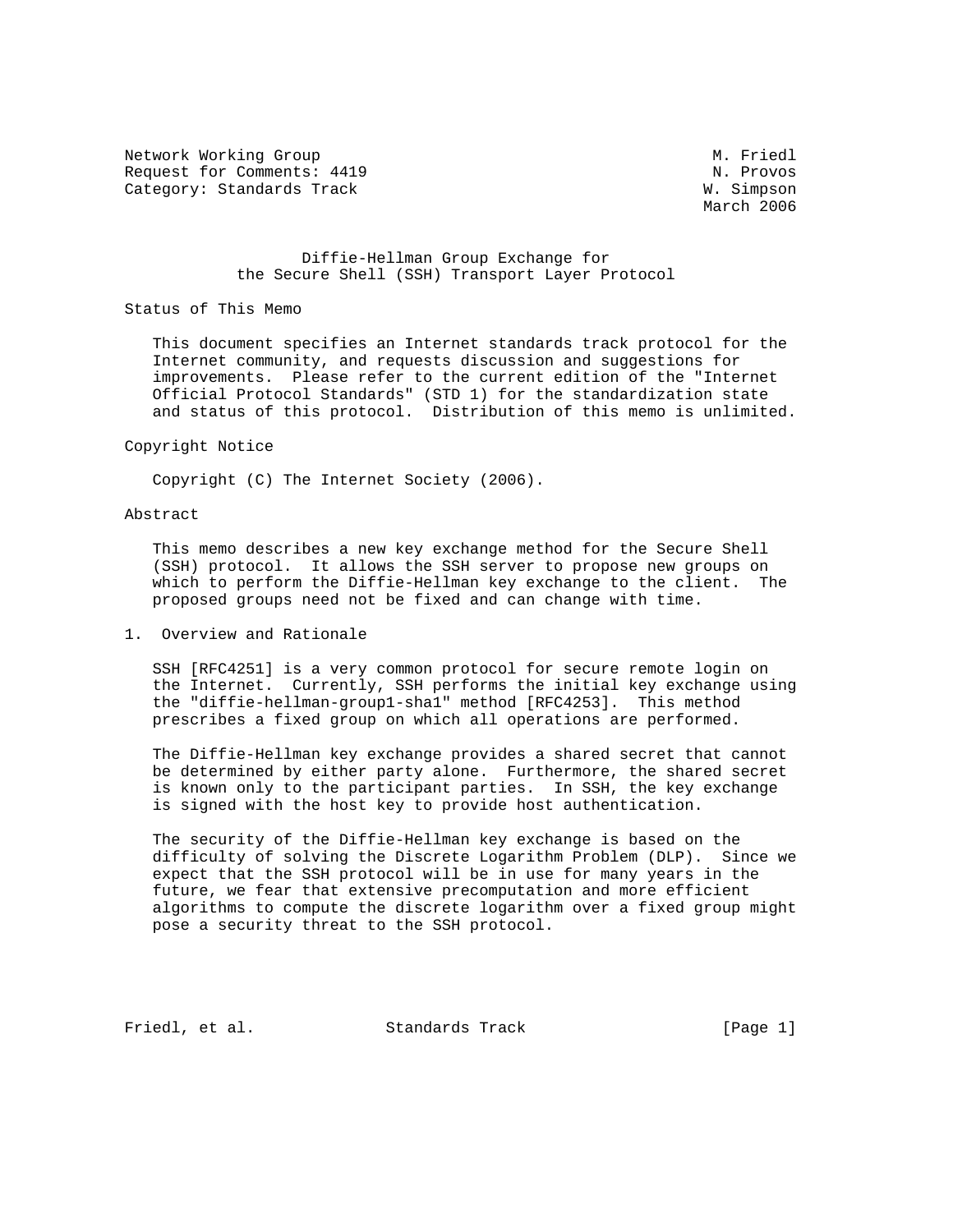The ability to propose new groups will reduce the incentive to use precomputation for more efficient calculation of the discrete logarithm. The server can constantly compute new groups in the background.

2. Requirements Notation

 The key words "MUST", "MUST NOT", "REQUIRED", "SHALL", "SHALL NOT", "SHOULD", "SHOULD NOT", "RECOMMENDED", "MAY", and "OPTIONAL" in this document are to be interpreted as described in [RFC2119].

3. Diffie-Hellman Group and Key Exchange

 The server keeps a list of safe primes and corresponding generators that it can select from. A prime p is safe if  $p = 2q + 1$  and q is prime. New primes can be generated in the background.

 The generator g should be chosen such that the order of the generated subgroup does not factor into small primes; that is, with  $p = 2q + 1$ , the order has to be either q or  $p - 1$ . If the order is  $p - 1$ , then the exponents generate all possible public values, evenly distributed throughout the range of the modulus p, without cycling through a smaller subset. Such a generator is called a "primitive root" (which is trivial to find when p is "safe").

 The client requests a modulus from the server indicating the preferred size. In the following description (C is the client, S is the server, the modulus p is a large safe prime, and g is a generator for a subgroup of  $GF(p)$ , min is the minimal size of p in bits that is acceptable to the client, n is the size of the modulus p in bits that the client would like to receive from the server, max is the maximal size of p in bits that the client can accept, V\_S is S's version string, V\_C is C's version string, K\_S is S's public host key, I\_C is C's KEXINIT message, and I\_S is S's KEXINIT message that has been exchanged before this part begins):

- 1. C sends "min  $||n||$  max" to S, indicating the minimal acceptable group size, the preferred size of the group, and the maximal group size in bits the client will accept.
- 2. S finds a group that best matches the client's request, and sends "p || g" to C.
- 3. C generates a random number x, where  $1 < x < (p-1)/2$ . It computes  $e = g^x$  mod  $p$ , and sends "e" to S.

Friedl, et al. Standards Track [Page 2]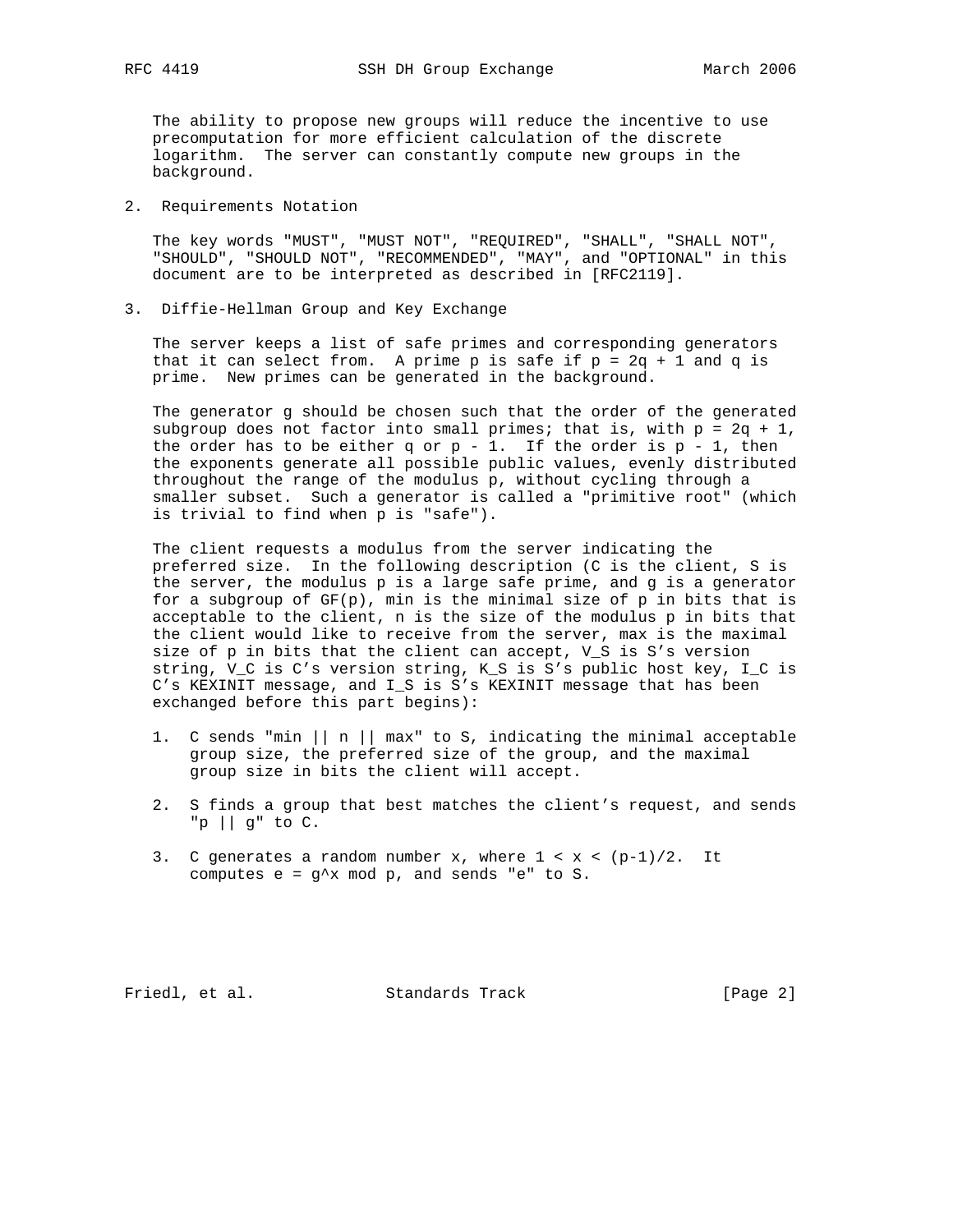- 4. S generates a random number y, where  $0 < y < (p-1)/2$ , and computes  $f = g^{\wedge}y$  mod p. S receives "e". It computes  $K = e^{\wedge}y$  mod p, H = hash(V\_C || V\_S || I\_C || I\_S || K\_S || min || n || max || p || g || e || f || K) (these elements are encoded according to their types; see below), and signature s on H with its private host key. S sends "K\_S || f || s" to C. The signing operation may involve a second hashing operation.
	- 5. C verifies that K\_S really is the host key for S (e.g., using certificates or a local database to obtain the public key). C is also allowed to accept the key without verification; however, doing so will render the protocol insecure against active attacks (but may be desirable for practical reasons in the short term in many environments). C then computes  $K = f^*x$  mod p, H = hash(V\_C || V\_S || I\_C || I\_S || K\_S || min || n || max || p || g || e ||  $f \mid | K$ , and verifies the signature s on H.

 Servers and clients SHOULD support groups with a modulus length of k bits, where  $1024 \le k \le 8192$ . The recommended values for min and max are 1024 and 8192, respectively.

 Either side MUST NOT send or accept e or f values that are not in the range [1, p-1]. If this condition is violated, the key exchange fails. To prevent confinement attacks, they MUST accept the shared secret K only if  $1 < K < p - 1$ .

 The server should return the smallest group it knows that is larger than the size the client requested. If the server does not know a group that is larger than the client request, then it SHOULD return the largest group it knows. In all cases, the size of the returned group SHOULD be at least 1024 bits.

 This is implemented with the following messages. The hash algorithm for computing the exchange hash is defined by the method name, and is called HASH. The public key algorithm for signing is negotiated with the KEXINIT messages.

First, the client sends:

 byte SSH\_MSG\_KEY\_DH\_GEX\_REQUEST uint32 min, minimal size in bits of an acceptable group uint32 n, preferred size in bits of the group the server will send uint32 max, maximal size in bits of an acceptable group

Friedl, et al. Standards Track [Page 3]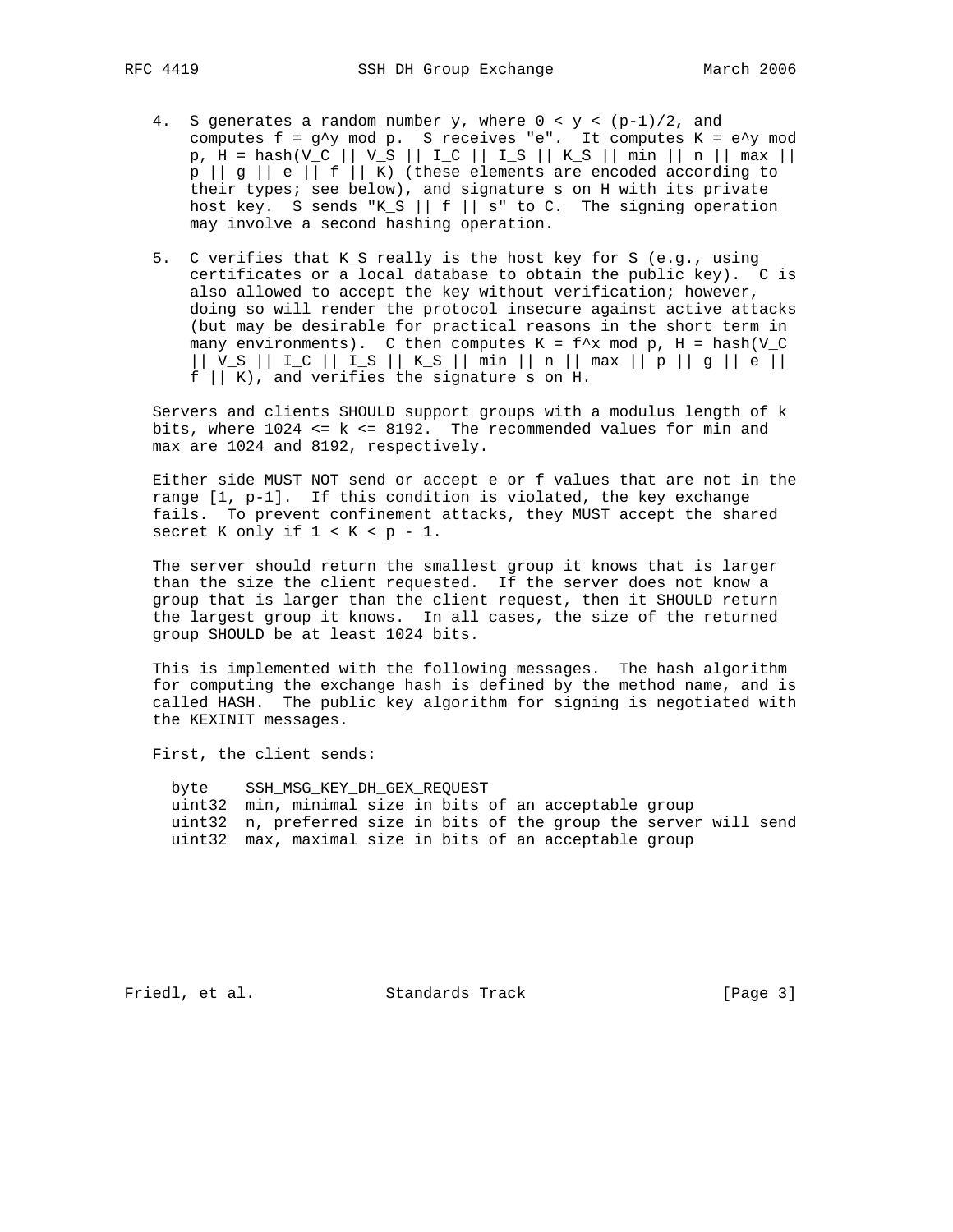The server responds with byte SSH\_MSG\_KEX\_DH\_GEX\_GROUP mpint p, safe prime mpint g, generator for subgroup in GF(p) The client responds with: byte SSH\_MSG\_KEX\_DH\_GEX\_INIT mpint e The server responds with: byte SSH\_MSG\_KEX\_DH\_GEX\_REPLY string server public host key and certificates (K\_S) mpint f string signature of H The hash H is computed as the HASH hash of the concatenation of the following: string V\_C, the client's version string (CR and NL excluded) string V\_S, the server's version string (CR and NL excluded) string I\_C, the payload of the client's SSH\_MSG\_KEXINIT string I\_S, the payload of the server's SSH\_MSG\_KEXINIT string K\_S, the host key uint32 min, minimal size in bits of an acceptable group uint32 n, preferred size in bits of the group the server will send uint32 max, maximal size in bits of an acceptable group mpint p, safe prime mpint g, generator for subgroup mpint e, exchange value sent by the client mpint f, exchange value sent by the server mpint K, the shared secret This value is called the exchange hash, and it is used to authenticate the key exchange as per [RFC4253].

4. Key Exchange Methods

 This document defines two new key exchange methods: "diffie-hellman-group-exchange-sha1" and "diffie-hellman-group-exchange-sha256".

Friedl, et al. Standards Track [Page 4]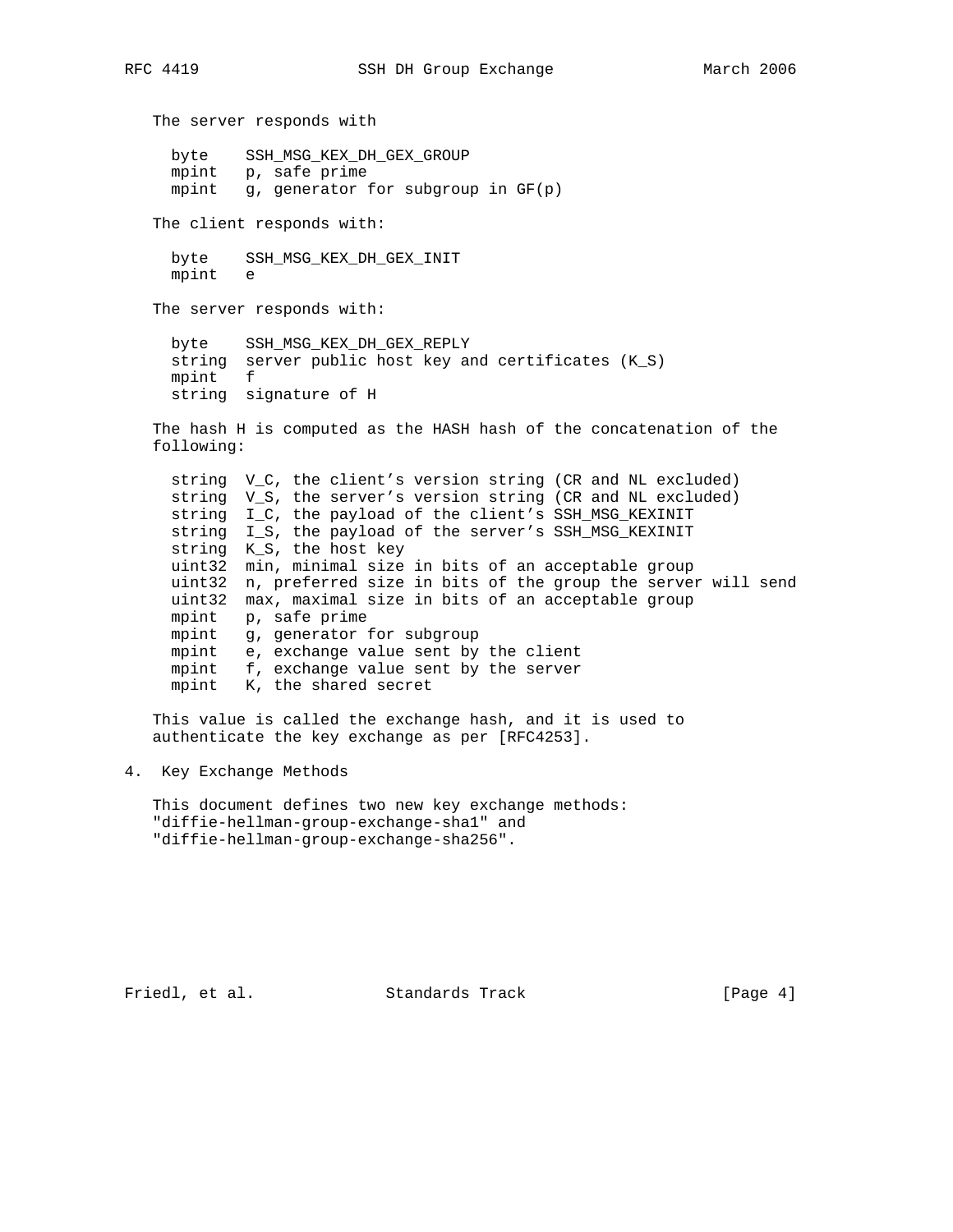4.1. diffie-hellman-group-exchange-sha1

 The "diffie-hellman-group-exchange-sha1" method specifies Diffie-Hellman Group and Key Exchange with SHA-1 [FIPS-180-2] as HASH.

4.2. diffie-hellman-group-exchange-sha256

 The "diffie-hellman-group-exchange-sha256" method specifies Diffie-Hellman Group and Key Exchange with SHA-256 [FIPS-180-2] as HASH.

 Note that the hash used in key exchange (in this case, SHA-256) must also be used in the key derivation pseudo-random function (PRF), as per the requirement in the "Output from Key Exchange" section in [RFC4253].

5. Summary of Message Numbers

 The following message numbers have been defined in this document. They are in a name space private to this document and not assigned by IANA.

 #define SSH\_MSG\_KEX\_DH\_GEX\_REQUEST\_OLD 30 #define SSH\_MSG\_KEX\_DH\_GEX\_REQUEST 34<br>#define SSH MSG\_KEX\_DH\_GEX\_GROUP 31 #define SSH\_MSG\_KEX\_DH\_GEX\_GROUP 31 #define SSH\_MSG\_KEX\_DH\_GEX\_INIT 32 #define SSH\_MSG\_KEX\_DH\_GEX\_REPLY 33

 SSH\_MSG\_KEX\_DH\_GEX\_REQUEST\_OLD is used for backward compatibility. Instead of sending "min  $||n||$  max", the client only sends "n". In addition, the hash is calculated using only "n" instead of "min || n || max".

 The numbers 30-49 are key exchange specific and may be redefined by other kex methods.

6. Implementation Notes

6.1. Choice of Generator

 One useful technique is to select the generator, and then limit the modulus selection sieve to primes with that generator:

- 2 when p (mod 24) = 11.
- 5 when p (mod 10) = 3 or 7.

Friedl, et al. Standards Track [Page 5]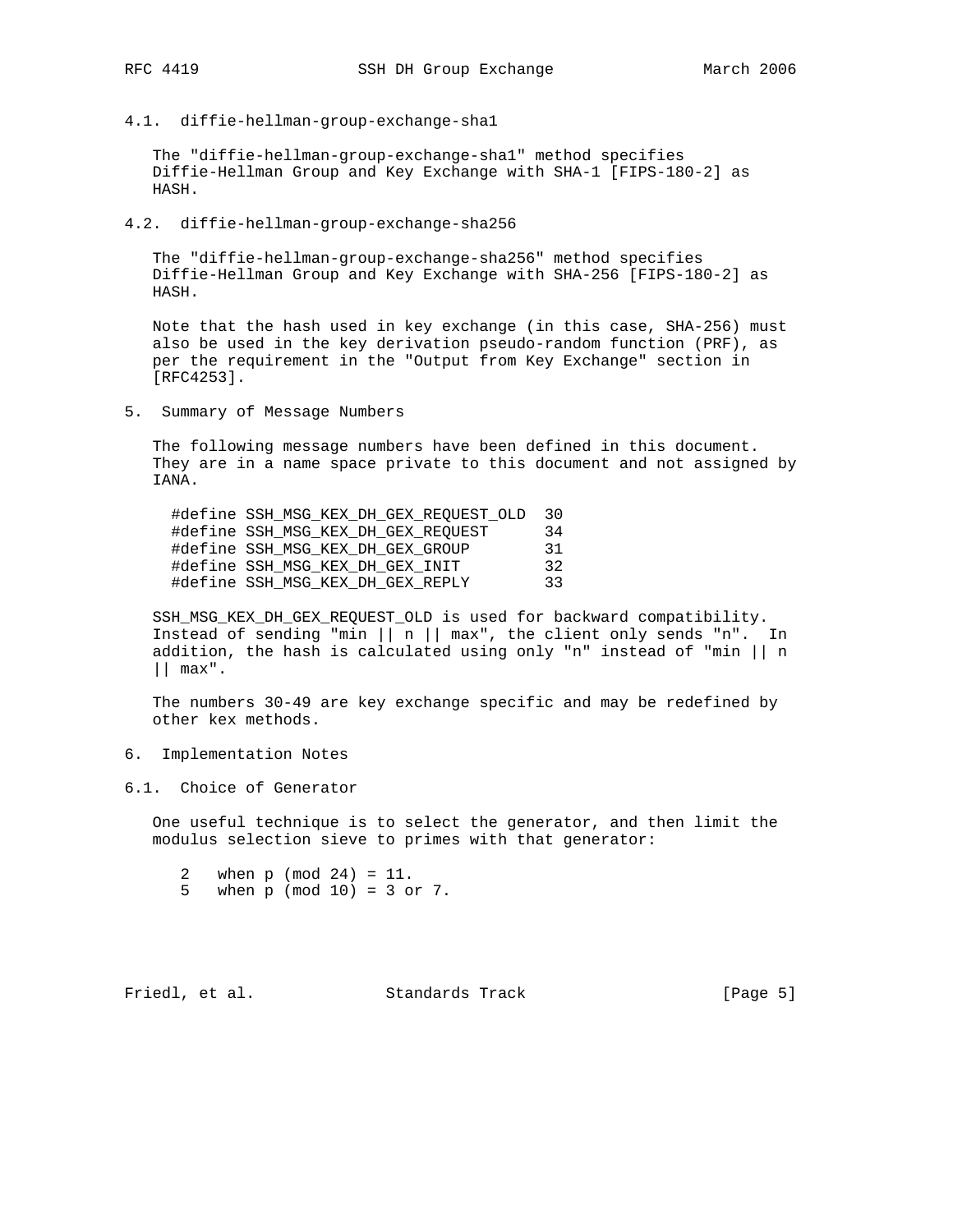It is recommended to use 2 as generator, because it improves efficiency in multiplication performance. It is usable even when it is not a primitive root, as it still covers half of the space of possible residues.

# 6.2. Private Exponents

 To increase the speed of the key exchange, both client and server may reduce the size of their private exponents. It should be at least twice as long as the key material that is generated from the shared secret. For more details, see the paper by van Oorschot and Wiener [VAN-OORSCHOT].

7. Security Considerations

 This protocol aims to be simple and uses only well-understood primitives. This encourages acceptance by the community and allows for ease of implementation, which hopefully leads to a more secure system.

 The use of multiple moduli inhibits a determined attacker from precalculating moduli exchange values, and discourages dedication of resources for analysis of any particular modulus.

 It is important to employ only safe primes as moduli, as they allow us to find a generator g so that the order of the generated subgroup does not factor into small primes, that is, with  $p = 2q + 1$ , the order has to be either q or  $p - 1$ . If the order is  $p - 1$ , then the exponents generate all possible public values, evenly distributed throughout the range of the modulus p, without cycling through a smaller subset. Van Oorshot and Wiener note that using short private exponents with a random prime modulus p makes the computation of the discrete logarithm easy [VAN-OORSCHOT]. However, they also state that this problem does not apply to safe primes.

 The least significant bit of the private exponent can be recovered when the modulus is a safe prime [MENEZES]. However, this is not a problem if the size of the private exponent is big enough. Related to this, Waldvogel and Massey note: When private exponents are chosen independently and uniformly at random from  $\{0,\ldots,p-2\}$ , the key entropy is less than 2 bits away from the maximum,  $\lg(p-1)$ [WALDVOGEL].

 The security considerations in [RFC4251] also apply to this key exchange method.

Friedl, et al. Standards Track [Page 6]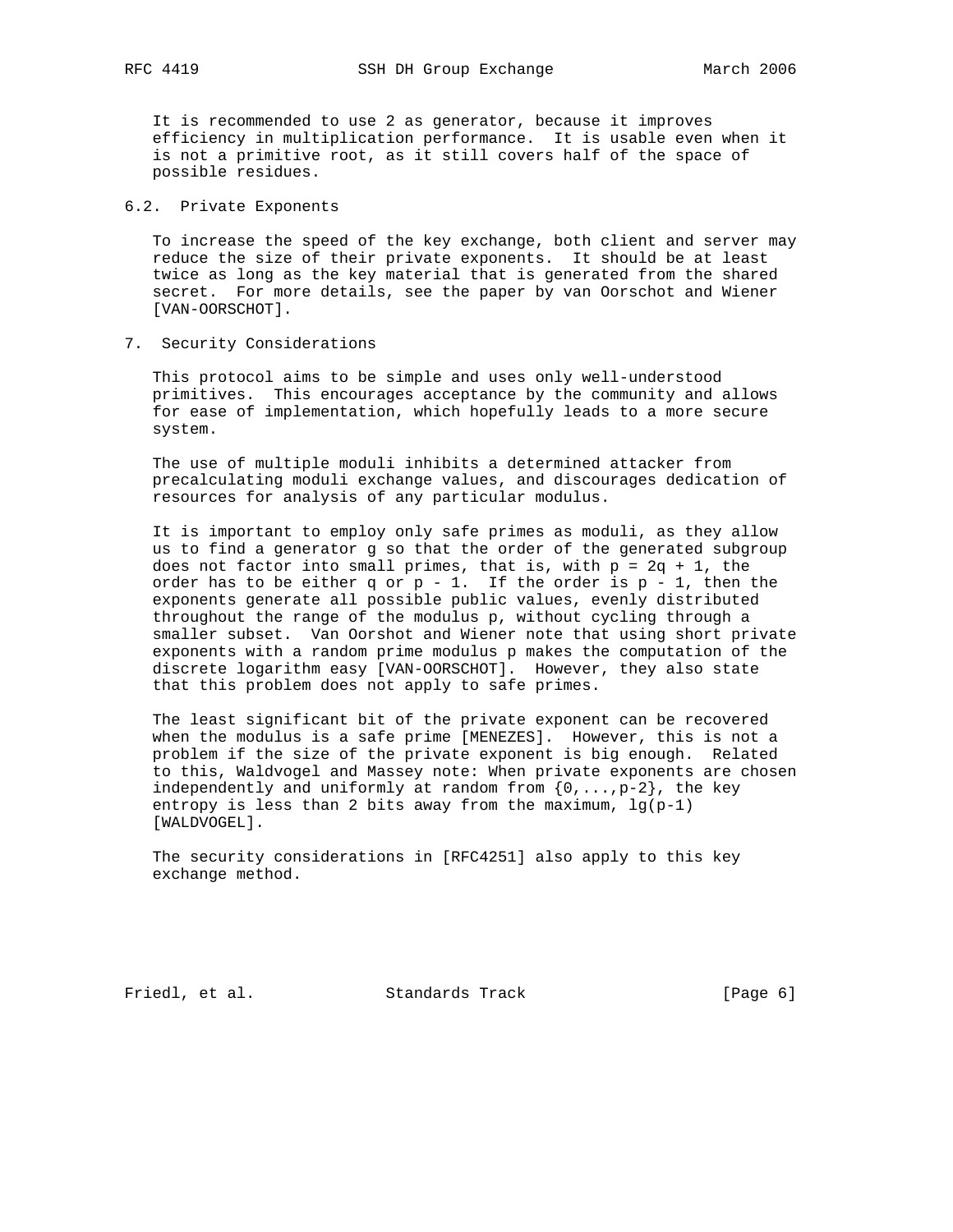# 8. Acknowledgements

 The document is derived in part from "SSH Transport Layer Protocol" [RFC4253] by T. Ylonen, T. Kivinen, M. Saarinen, T. Rinne, and S. Lehtinen.

 Markku-Juhani Saarinen pointed out that the least significant bit of the private exponent can be recovered efficiently when using safe primes and a subgroup with an order divisible by two.

 Bodo Moeller suggested that the server send only one group, reducing the complexity of the implementation and the amount of data that needs to be exchanged between client and server.

Friedl, et al. Standards Track [Page 7]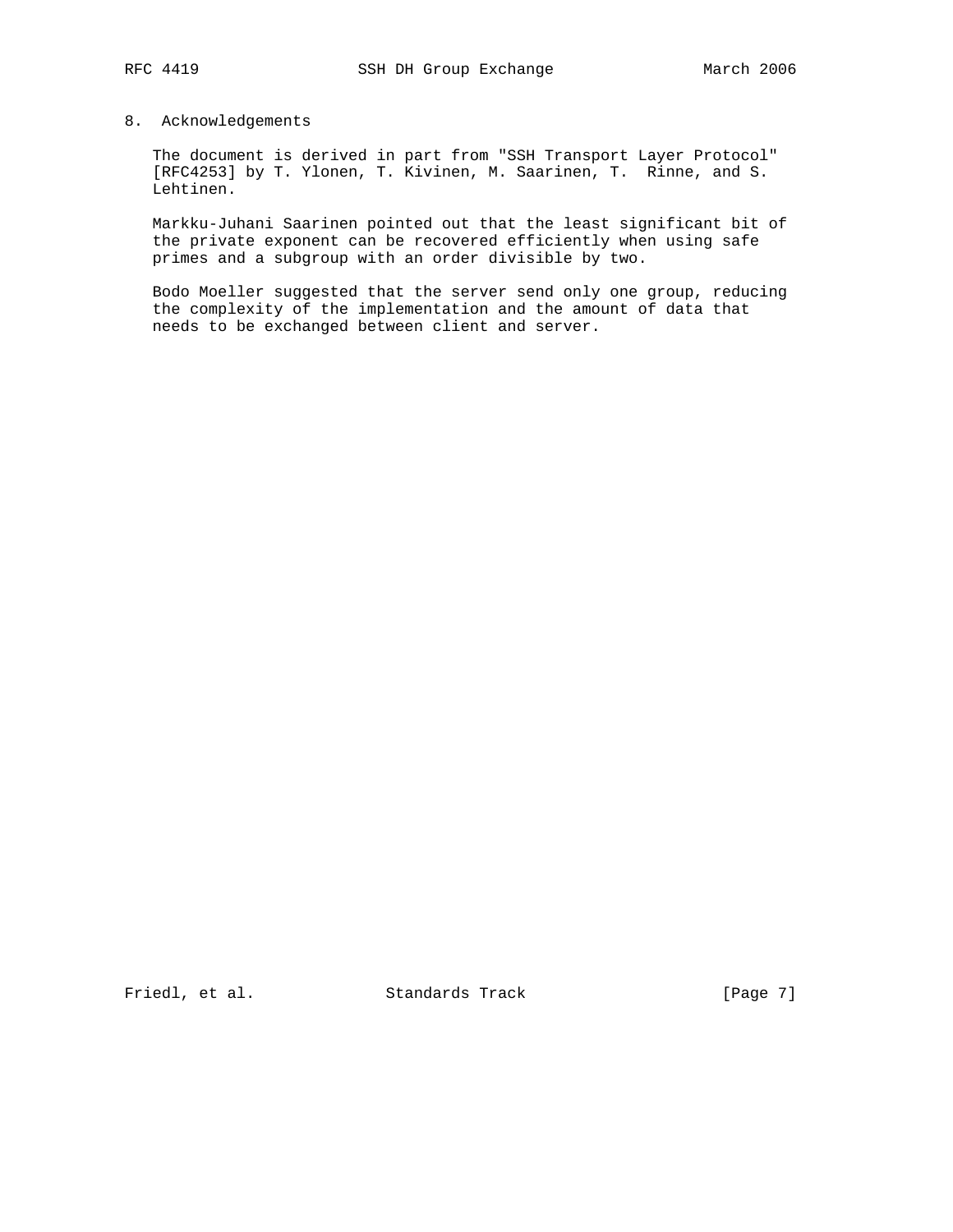Appendix A: Generation of Safe Primes

 The "Handbook of Applied Cryptography" [MENEZES] lists the following algorithm to generate a k-bit safe prime p. It has been modified so that 2 is a generator for the multiplicative group mod p.

1. Do the following:

1. Select a random  $(k-1)$ -bit prime q, so that q mod  $12 = 5$ .

2. Compute  $p := 2q + 1$ , and test whether  $p$  is prime (using, e.g., trial division and the Rabin-Miller test).

2. Repeat until p is prime.

 If an implementation uses the OpenSSL libraries, a group consisting of a 1024-bit safe prime and 2 as generator can be created as follows:

 $DH *d = NULL;$  d = DH\_generate\_parameters(1024, DH\_GENERATOR\_2, NULL, NULL); BN\_print\_fp(stdout, d->p);

The order of the subgroup generated by 2 is  $q = p - 1$ .

References

Normative References

| [FIPS-180-2] |              | National Institute of Standards and Technology (NIST), |  |
|--------------|--------------|--------------------------------------------------------|--|
|              |              | "Secure Hash Standard (SHS)", FIPS PUB 180-2,          |  |
|              | August 2002. |                                                        |  |

- [RFC4251] Ylonen, T. and C. Lonvick, "The Secure Shell (SSH) Protocol Architecture", RFC 4251, January 2006.
- [RFC4253] Lonvick, C., "The Secure Shell (SSH) Transport Layer Protocol", RFC 4253, January 2006.
- [RFC2119] Bradner, S., "Key words for use in RFCs to Indicate Requirement Levels", BCP 14, RFC 2119, March 1997.

Informative References

 [MENEZES] Menezes, A., van Oorschot, P., and S. Vanstone, "Handbook of Applied Cryptography", CRC Press, p. 537, 1996.

Friedl, et al. Standards Track [Page 8]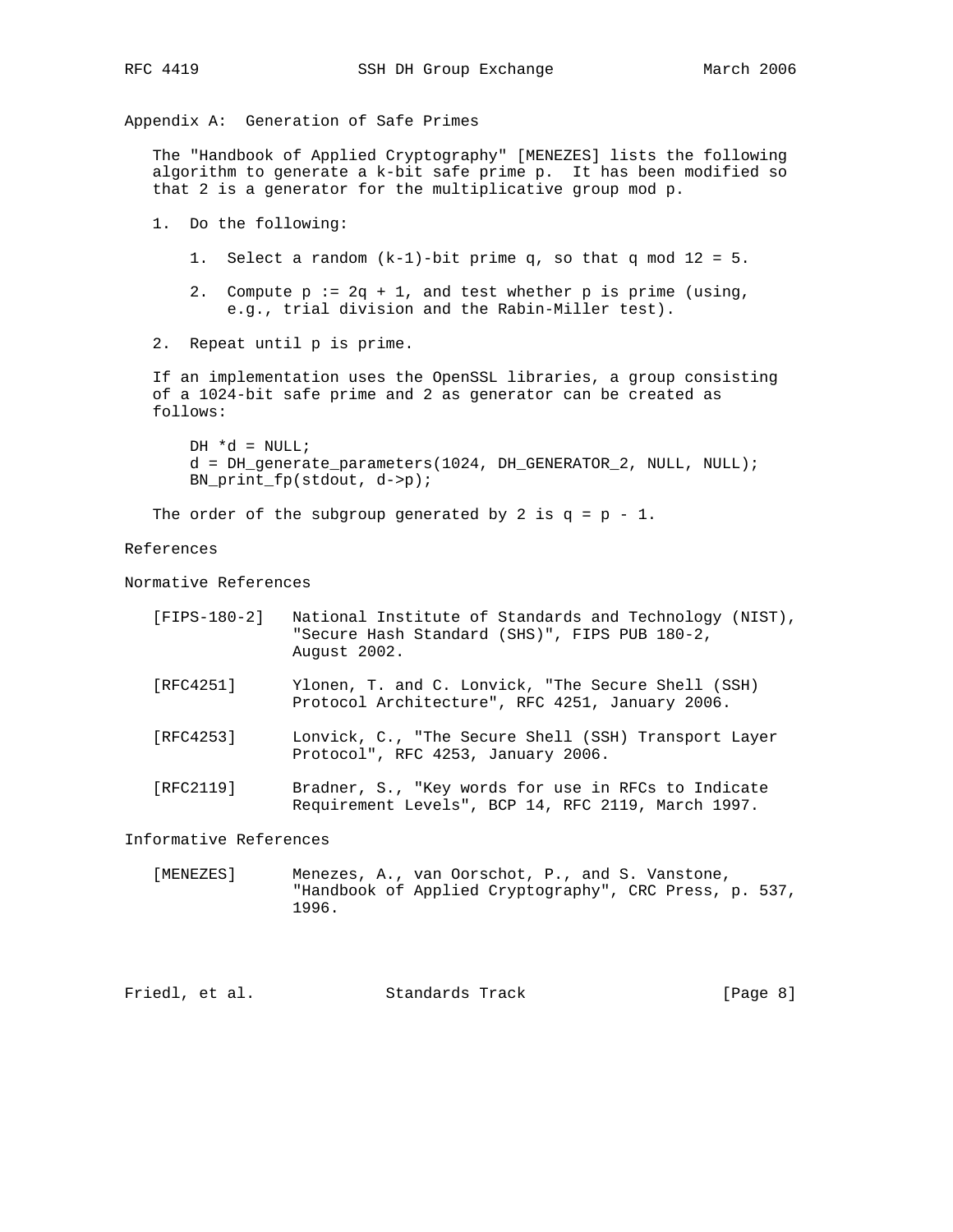- [VAN-OORSCHOT] van Oorschot, P. and M. Wiener, "On Diffie-Hellman key agreement with short exponents", Advances in Cryptology -EUROCRYPT'96, LNCS 1070, Springer-Verlag, pp. 332-343, 1996.
	- [WALDVOGEL] Waldvogel, C. and J. Massey, "The probability distribution of the Diffie-Hellman key", Proceedings of AUSCRYPT 92, LNCS 718, Springer-Verlag, pp. 492-504, 1993.

Authors' Addresses

 Markus Friedl EMail: markus@openbsd.org

 Niels Provos EMail: provos@citi.umich.edu

 William A. Simpson EMail: wsimpson@greendragon.com

Friedl, et al. Standards Track [Page 9]